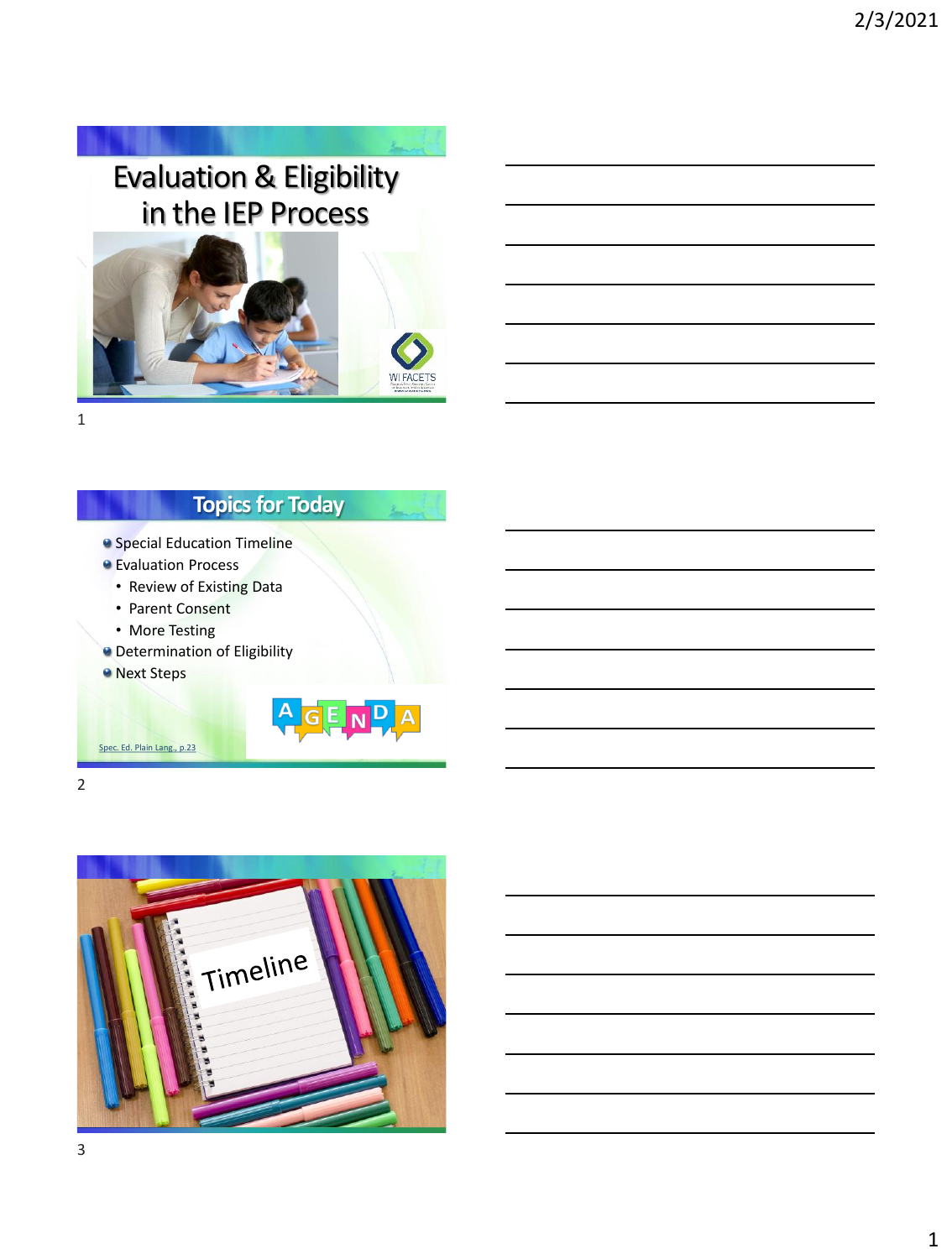# **When Does this All Happen?**

#### **Evaluation Timeline**



**Exceptions to 60-Days**

- 1. If parent does not make child available for testing
- 2. If evaluation is for SLD
- 3. If more time needed so parent can participate



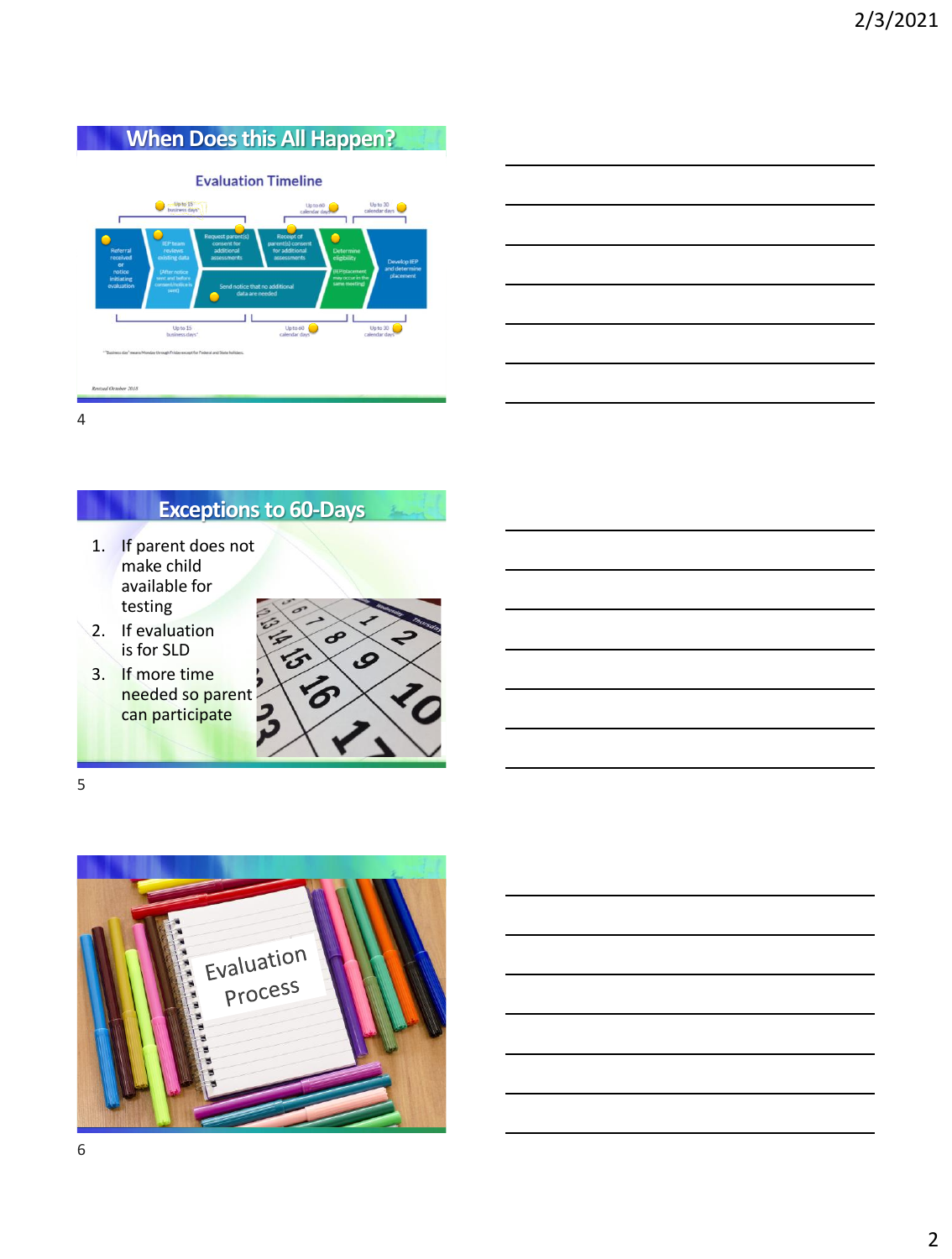#### **What Starts the Evaluation Process?**

Written Referral

● Notice of Receipt of Referral & Start of Initial Evaluation (IE-1)





7

#### **Existing Data Review**

- **a** Enough data for a comprehensive evaluation?
- Existing data:
	- Things tried already to help the child learn
	- Current assessment info
	- Observations by teachers & other qualified persons
	- Other information
- **O** Document the review [\(ED-1\)](https://dpi.wi.gov/sped/laws-procedures-bulletins/procedures/sample/forms)



8

#### **Parent Role in Existing Data Review**

- **Parents** are part of IEP Team
- Read child's school record
- **Share information:** 
	- Medical, therapy, etc.
	- Help needed
- **School documents** 3 efforts to involve

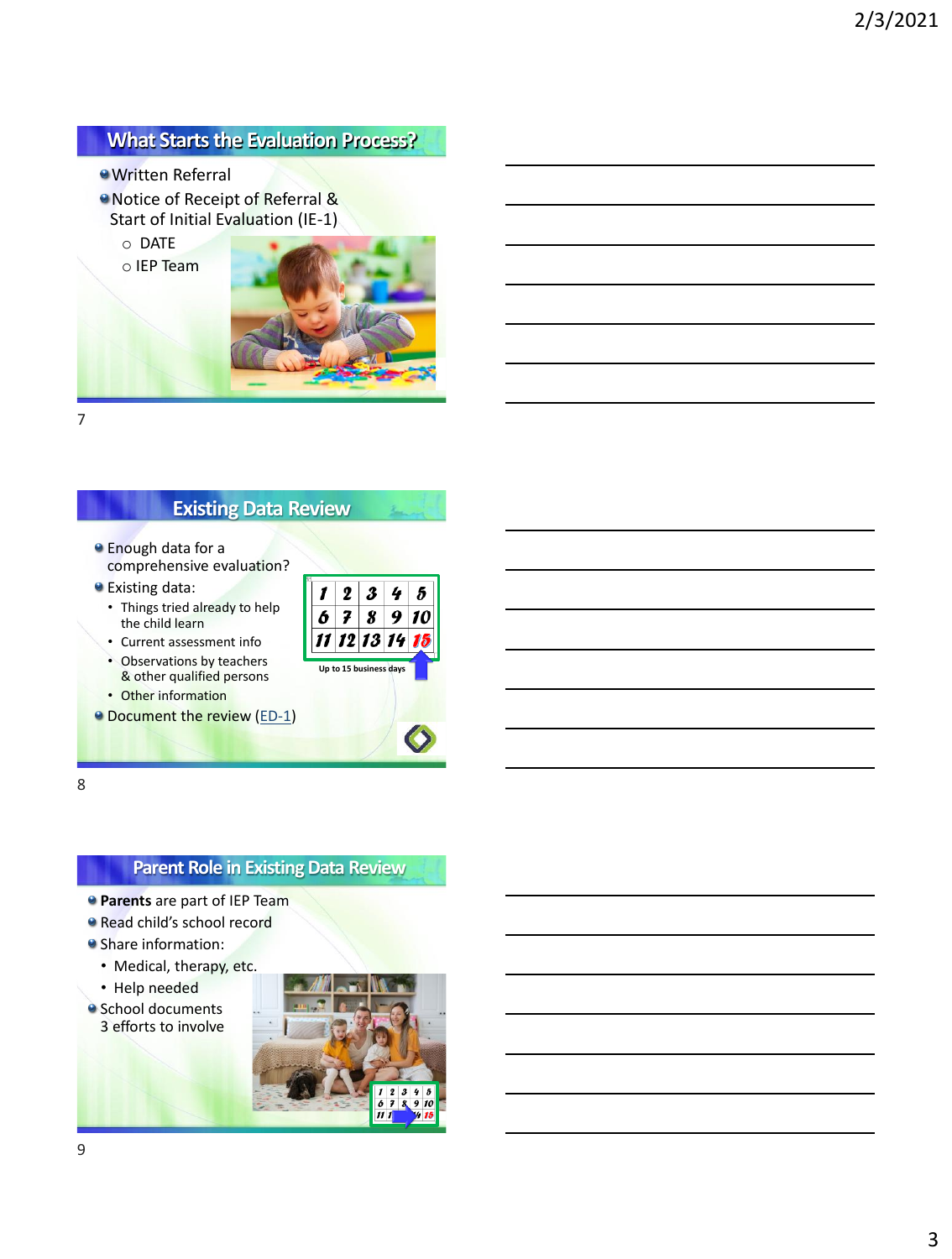

10





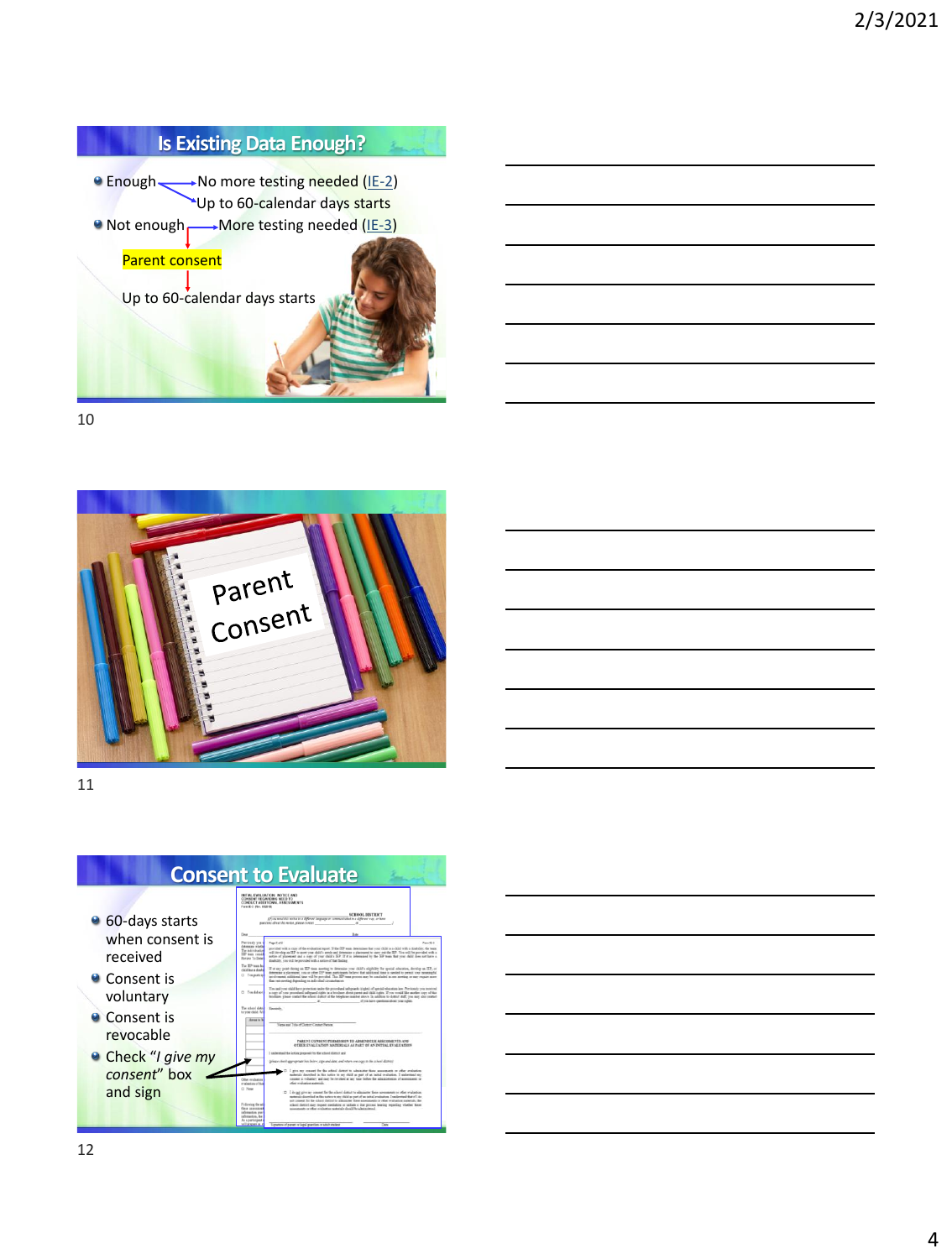

13



14

# **What to Know about Tests?**

- **O**Information from many sources
- **IEP Team members do** the testing
- Must do more than 1 test
- **Tests must be** technically sound
- **O** Tests must be fair to children of all cultures

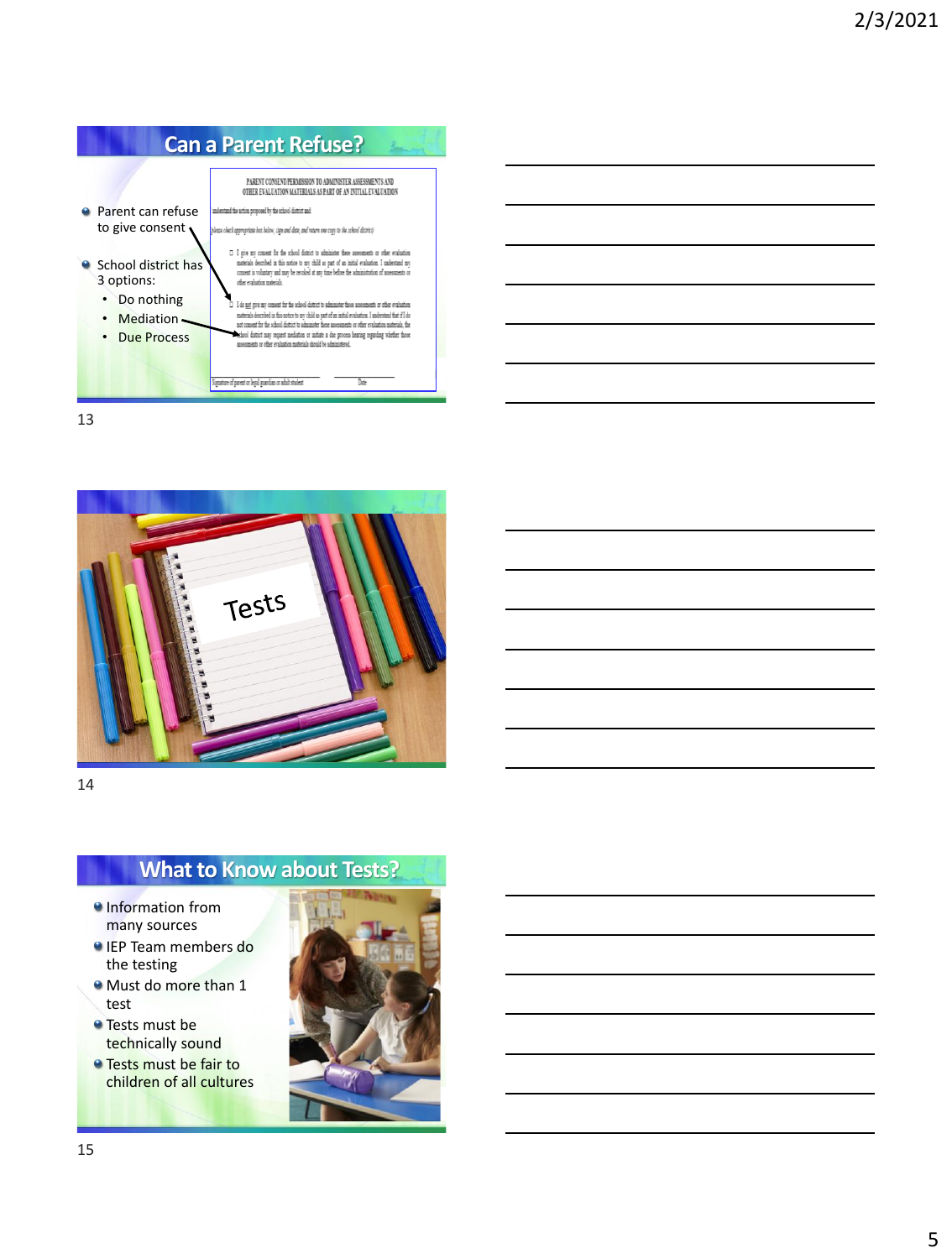# **Parent Participation**

- **Parents can ask:**
- **Parent input important:** • What the child does well
- Explain the tests
- See child's answer sheet • What the child likes to do
- Use a particular test
- What is difficult<br>• What they think • What they think their child's



16





- 10. Speech & Language Impairment
- 11. Traumatic Brain Injury 12. Visual Impairment

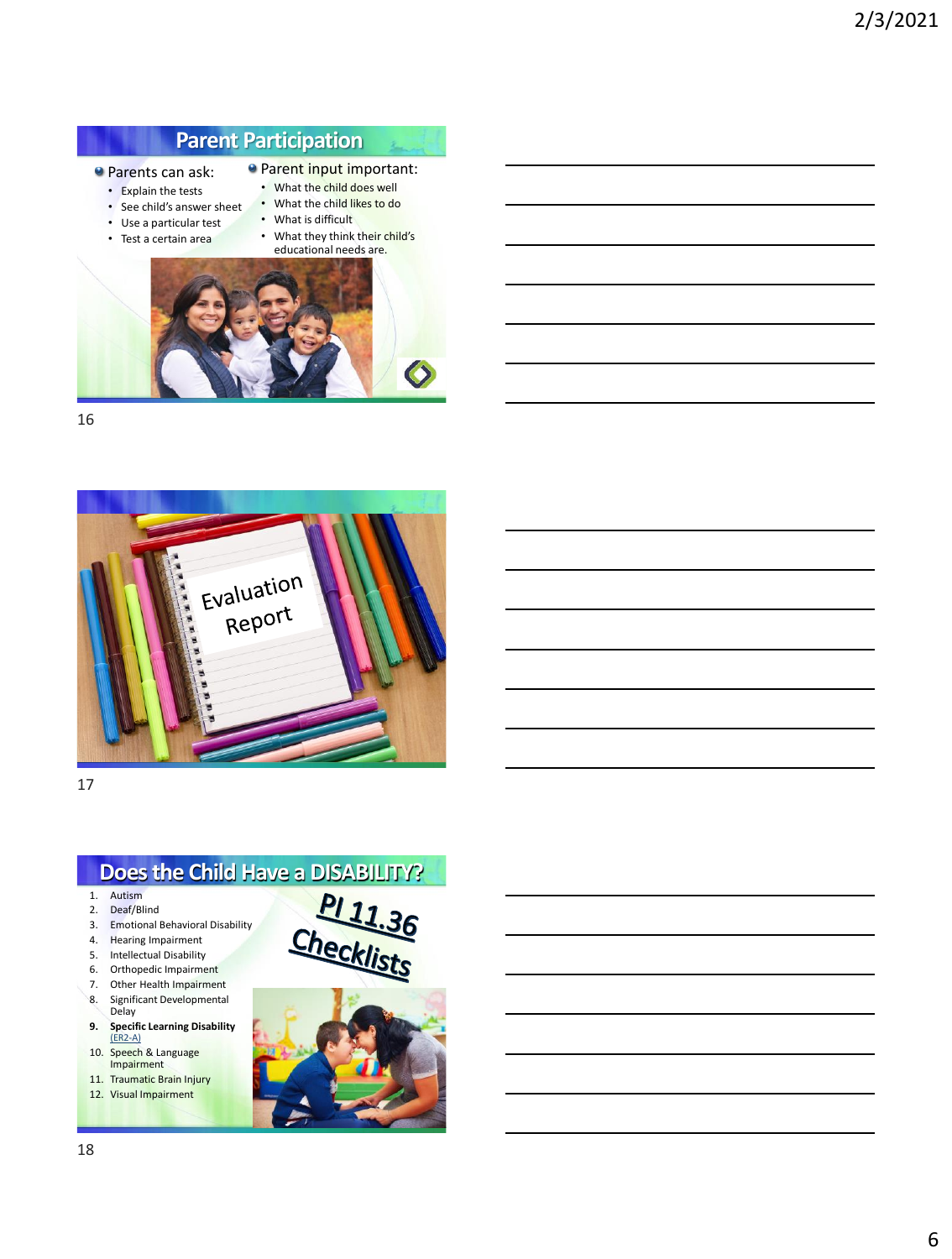#### **Does the Child NEED Special Education?**

IEP Team identifies:

- Needs that **can** be met in regular education
- Needs that can **not** be met in regular education



19

#### **Evaluation Report**

- IEP Team writes it
- Existing data &
- Additional assessments **e** Eligibility

determination

**e** Reasons

Parents get a copy



20

[ER-1](https://dpi.wi.gov/sped/laws-procedures-bulletins/procedures/sample/forms)



Revised October 2018